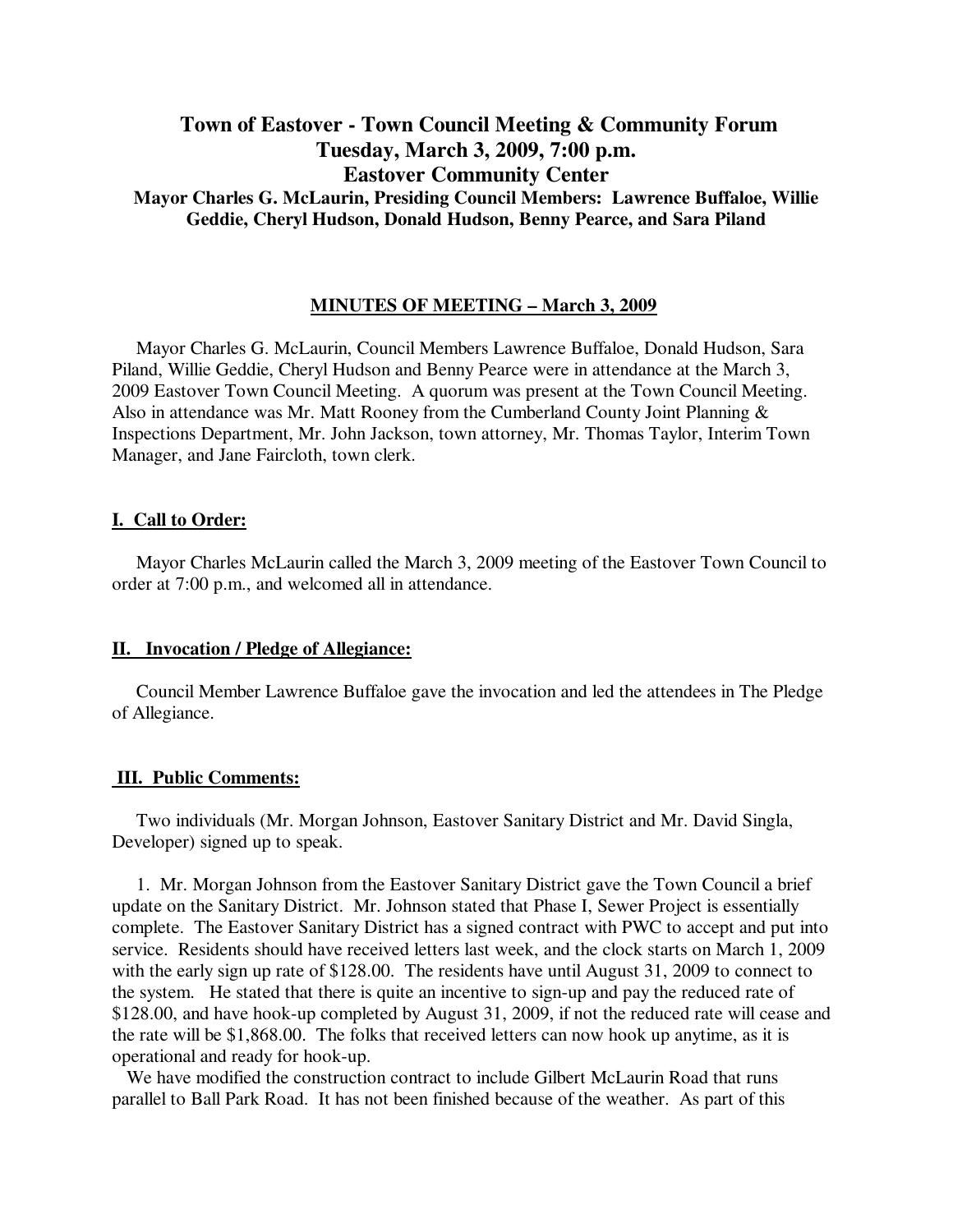project we are working with the Department of Transportation (DOT) to have three roads that are currently private roads, turned over to the DOT for ownership and maintenance. These three roads are School Road, Destiny Road, and Oak Hill Drive. Destiny Road and Oak Hill Drive are only sandy paths at this time. The DOT will have the right-of-way. Mr. Johnson stated that this does not mean DOT will pave the streets, but will maintain them. This will be an improvement for the Town to have these three roads turned over to the State for maintenance.

 Mr. Johnson stated as the Sanitary District has just completed Phase I, it is starting Phase II – V. If all five of these projects were finished at least  $98\%$  of the Town of Eastover would have sewer. Mr. Johnson stated that he has met with Congressional Delegation and USDA. He stated that it looks good enough to have asked the State Engineers to come meet with the Eastover Sanitary District on how we can layout the other four phases. It is going to cost about \$36 million dollars to complete the upcoming four projects for sewer. The Sanitary District may get grants and loans for each phase II-V. I also asked for \$4 million dollars in stimulus funds from the State to put in sewer.

 The ESD water system East of I-95 design will go out for open bid in mid May, and then go through the bonding process. The contract should be awarded for construction by July 1, 2009. The water project is really needed.

 Mr. Johnson stated that they are in the process of developing a website for the Eastover Sanitary District and have it connect to the Town's website. He stated that the Eastover Sanitary District has retained Howard Piland Jr. to do this, as he is the one that established the Town's website. Perhaps the two websites can compliment each other. The Sanitary District is waiting for our Attorney and Mr. Piland to complete the contract for this project. Mr. Johnson stated that a telephone answering system is being installed for the Eastover Sanitary District.

 2. Mr. David Singla spoke to the Town Council. Mr. Singla stated that he lives in the Baywood area. He stated that he owns the property where the Day Care Center near the overpass is located and the property next to the Kangaroo Station. He is interested in purchasing the property where thrift/antique store and auto storage near the overpass is located. Mr. Singla stated that he had called Raleigh concerning a post office for Eastover but had no success; also he is willing to build. Mr. Singla stated that he is willing to build whatever Eastover wants, restaurants, etc. He stated that he understood that Eastover was looking for land to purchase for a Town Hall. He has land and will sell, if the Town wants the property. Mayor McLaurin asked Mr. Singla to leave his telephone number with the town clerk to retain on file for future use.

## **IV. Approval of Agenda:**

 Council Member Sara Piland made a motion to amend March 3, 2009, Discussion Agenda Item #6 to read as follows: "Consider the Town of Eastover being a sponsor for Heritage Day", and with this change approve the agenda as stated. The motion was  $2<sup>nd</sup>$  by Council Member Donald Hudson. The motion was carried unanimously.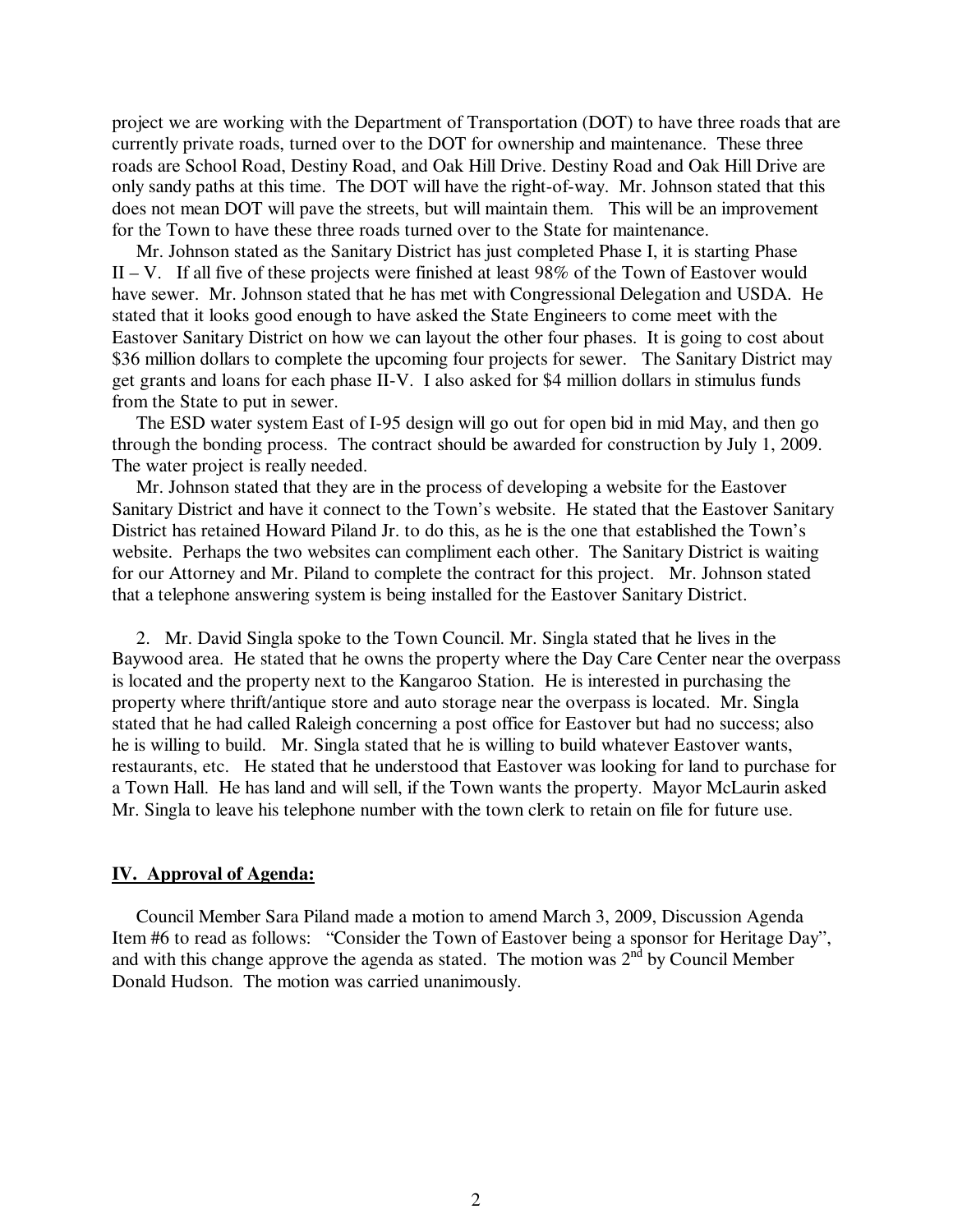#### **V. Consent Agenda:**

## **Consider approval of the February 3, 2009 minutes.**

 Council Member Sara Piland made a motion to approve the Consent Agenda as stated. The motion was 2<sup>nd</sup> by Council Member Willie Geddie. The motion was carried unanimously.

#### **VI. Public Hearing.**

 Mayor McLaurin made a motion to **open Public Hearing Case No. P09-04.** The motion was 2<sup>nd</sup> by Council Member Sara Piland. The motion was carried unanimously.

## **Public Hearing Case No. P09-04: Initial Zoning of 5.94 +/- acres to a more Restrictive Zoning District, Located on the North End of Willowbrae Drive and Northeast of Furlong Place, submitted by the Town of Eastover, Owned by Estate Builders, LLC. (Eastover)**

There were no speakers for or against Case No. P09-04.

 Mr. Matt Rooney briefed the Town Council concerning Case No. P09-04. Mr. Rooney stated that this is the Town of Eastover annexation effective January 1, 2009. The property owner petitioned for annexation early last year. He stated that the staff recommends approval of the initial zoning request of R40 Residential district. He stated that the request is consistent with the Eastover Area Detailed Land Use Plan, which calls for one-acre residential lots at this location. There are no other suitable zoning districts to be considered for this request.

 Council Member Lawrence Buffaloe made a motion to **approve the Public Hearing Case P09-04** with the zoning of R40 Residential. The motion was 2<sup>nd</sup> by Council Member Sara Piland. The motion was carried unanimously.

 Council Member Sara Piland made a motion to **close the Public Hearing on Case P09-04.**  The motion was 2nd by Council Member Cheryl Hudson.The motion was carried unanimously.

#### **VII. Discussion Agenda:**

#### **Agenda Item #1:**

#### **Consider quote/estimate for purchase of two Laptops Computers for the Town Hall.**

 Council Member Sara Piland stated that she requested to abstain from discussion and/or vote on Discussion Agenda Items #1 and #5 due to the relationship with the individual. Council Member Cheryl Hudson made a motion to allow Council Member Sara Piland to abstain from Items #1 and #5. The motion was  $2<sup>nd</sup>$  by Council Member Benny Pearce. The motion was carried unanimously.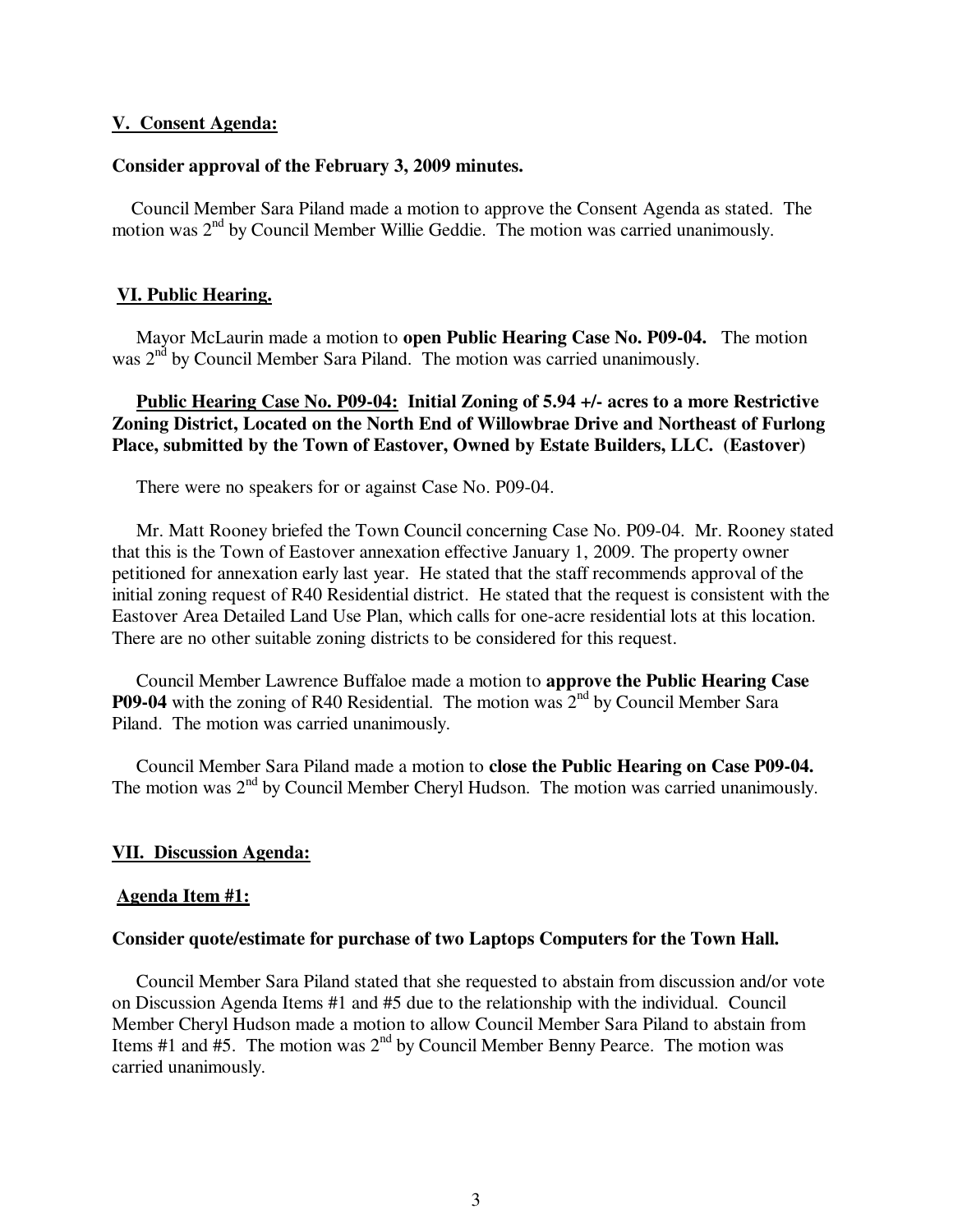Council Member Cheryl Hudson stated that the only question she had concerning the proposed laptop computers (Windows Vista), is it compatible with the Southern Software (CitiPak)? We would have to contact Mr. Patrick Pusser at Southern Software to determine if Windows Vista is in fact compatible. The Town Manager Mr. Tom Taylor stated that he was concerned that we did not have enough memory on our computers, and recommended to purchase the computers with more memory. He stated this would increase the cost, and request the Town Council to authorize up to \$3,500.00 to purchase the computers with more memory.

 Council Member Donald Hudson made a motion to authorize the Town Manager to spend up to \$3,500.00 for the laptop computers for the Town Hall. The motion was  $2^{nd}$  by Council Member Benny Pearce. Council Member Sara Piland was granted abstention from discussion and voting on this issue. The motion was carried unanimously.

#### **Agenda Item #2:**

## **Consider changing from Semi-Monthly to Bi-Weekly Payroll.**

Council Member Cheryl Hudson stated that we currently pay on the  $15<sup>th</sup>$  and the end of month. She stated that we are at the end of month and this would be a good time to change. One weeks pay will be held back and this will give the Financial Officer time to prepare the checks, instead of the day of payroll. Work period February 28 through March 13, 2009 will be paid on pay period March 19, 2009.

 Council Member Cheryl Hudson made a motion to change the semi-monthly payroll to bi-weekly effective February 28, 2009. The motion was 2<sup>nd</sup> by Council Member Sara Piland. The motion was carried unanimously.

#### **Agenda Item # 3:**

### **Presentation of the February 2009 Financial Report.**

 Council Member Cheryl Hudson and Finance Officer briefed the Town Council on the status of funds as of February 20, 2009. She stated that it is very hard to give you the end of month without a bank statement and our meetings are so close to the end of the month. You will see this report again which will reflect the end of the month. She stated that the beginning bank balance as of July 1, 2008 was \$133,285.29. Deposits were \$864,238.07 less disbursements of \$572,553.93, leaving a balance of \$424,969.43. Accounts payables were in the amount of \$50,417.77 leaving \$374,551.66 in funds available. Mayor McLaurin and the Town Council Members thanked Council Member Cheryl Hudson for her hard work. No vote was required on this item.

#### **Agenda Item #4:**

## **Presentation from Council Member Cheryl Hudson concerning recycling canisters for Cape Fear High School.**

 Mr. Walter White gave the Town Council a briefing on a project for Cape Fear High School. Mr. White stated that Cape Fear High School is the only "Green School" in Cumberland County.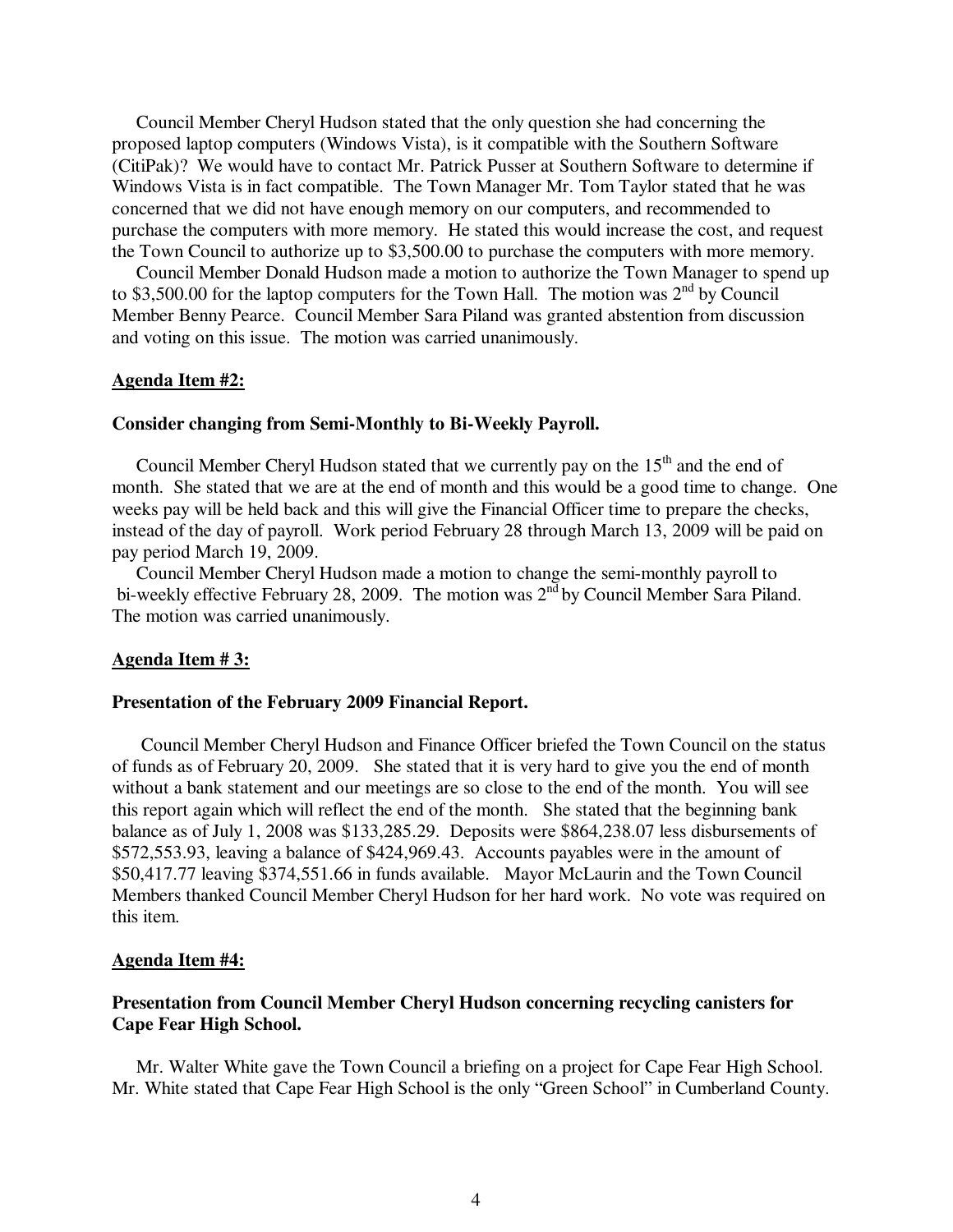Recycling is part of the project for the Sandhills Region. Cape Fear High School has recycling canisters in 42 of the 90 classrooms. Companies, private individuals and fund raising by the students have purchased the canisters they have now. The cost of the canisters is \$75.00 per set. A set consists of 10 canisters.

 Council Member Cheryl Hudson recommended that the Town purchase 10 sets of canisters at a cost of \$75.00 per set, with a total of cost of \$750.00 for Cape Fear High School. Attorney Jackson stated that government funds can be used for another public identity and the School System would come under that category. Mr. Jackson asked who would own the canisters. Mr. White stated the school would own the canisters. He stated that the students manage the "Green Program" but the school owns the property.

 Mr. Jackson asked if Mr. White or Council Member Cheryl Hudson had the approval of the Board of Education. They both stated they did not, and did not know they had to have the Boards and School's approval. Council Member Sara Piland asked if the School Board is aware of the program. Mr. White stated that his son Cam White (a student at Cape Fear High School) would go to the Board next week, and give them the same presentation that was given to the Eastover Civic Club. Council Member Sara Piland stated that was a wonderful ideal, as this will teach our children to be concerned about "Green", and other schools may want to do this same program.

 Mayor McLaurin stated that he would like for the students at Cape Fear High School to set up a booth on Heritage Day on May 2, 2009 concerning the "Green Program".

 Council Member Cheryl Hudson made a motion to purchase the ten sets of canisters for Cape Fear High School in the amount of \$750.00 for ten sets. Council Member Sara Piland stated that she felt we should state donate funds, instead of purchase the canisters.

 Council Members Pearce and Buffaloe raised concerns about donations, as we could be opening ourselves up to lots of requests.

 Council Member Cheryl Hudson stated that she would call the Board of Education and determine if this is appropriate, and would get their approval concerning the donation of funds for canisters to Cape Fear High School.

 Council Member Cheryl Hudson restated her motion from "purchase to donate", and made a motion to withdraw the motion to donate funds to Cape Fear High School for the canisters until the Board of Education approves this action. The motion was  $2^{\overline{n}d}$  by Council Member Sara Piland.

 Attorney Jackson stated the Item should be tabled until the proper information could be obtained.

#### **Agenda Item # 5:**

### **Consider proposal from Mr. Howard Piland Jr. for IT Services.**

 Mr. Thomas Taylor, Town Manager briefed the Town Council on the proposal for IT Services for the Town Hall from Mr. Howard Piland Jr. Mr. Taylor suggested to the Town Council that he recommends the proposal from Howard Piland Jr. for services on old and new computers at the Town Hall, subject to a contract prepared by our Attorney. Attorney Jackson stated that he recommends a contract not a proposal. He recommends to the Town Council that anytime they get a proposal, to enter into a contract not a proposal. A contract has legal verbiage that a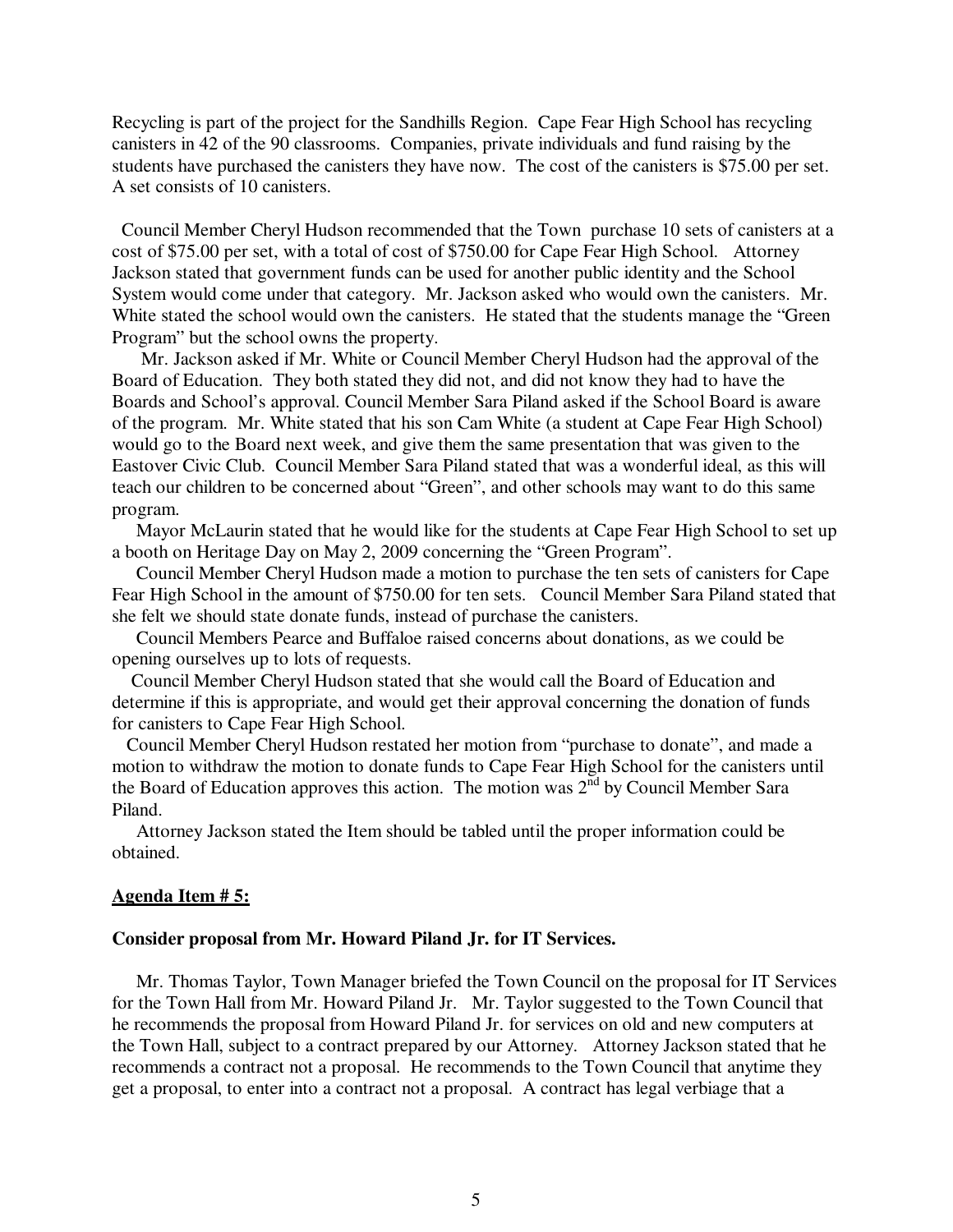proposal does not, and is usually written by a proponent usually to their favor. Mr. Jackson stated he had a two page legal contract he would send to Mr. Taylor and he can cut and paste as needed. This contract will be a check and balance for the Town.

 Council Member Benny Pearce made a motion to approve the IT services proposal with Howard Piland Jr., subject to a contract. The motion was  $2<sup>nd</sup>$  by Council Member Donald Hudson. Council Member Sara Piland was granted abstention from discussion and voting on this issue. The motion was carried unanimously.

### **Agenda Item # 6:**

### **Consider the Town of Eastover being a sponsor for Heritage Day.**

Mayor McLaurin stated that we had planned to sponsor the mini-train, however that has already been taken care of by the Eastover Civic Club. So we are considering a donation for Heritage Day of \$400.00 to the Eastover Civic Club from the Town of Eastover.

 Council Member Sara Piland made a motion for the Town to donate \$400.00 to the Eastover Civic Club for Heritage Day. The motion was  $2<sup>nd</sup>$  by Council Member Willie Geddie. The motion was carried unanimously.

## **Agenda Item # 7:**

## **Consider Town of Eastover recommendations to be considered in the Cumberland County 2030 Growth Plan.**

Council Member Sara Piland stated that there is a document in your Agenda Books for you, from me. She stated that she went through the 2030 Growth Plan line by line from the prospective of what our forums and the Town of Eastover stated they wanted. I selected certain vision statements that she thought were significant. This included Parks & Recreation, open and rural character, commercial development in our Town and appearance. Council Member Piland asked the Town Council to review each item and determine what is our priority. The Growth Plan is very thick and you may want to add to or delete. She stated that in the packet is what she thought needed to be added, you may see more. Council Member Piland asked Mr. Rooney to have a meeting with us soon and lets start discussing what the Town's priorities are. The Mayor thanked Council Member Piland for her hard work.

 Council Member Sara Piland made a motion to approve sending the letter in the packet concerning the 2030 Growth Plan to Mr. Tom Lloyd, Director Cumberland County Planning & Inspections Department for the Town of Eastover. The motion was 2<sup>nd</sup> by Council Member Lawrence Buffaloe. The motion was carried unanimously. Council Member Piland requested the clerk fax a copy of the signed letter to Mr. Tom Lloyd in the morning.

## **Agenda Item #8:**

## **Consider closed session to discuss a property matter.**

Attorney Jackson asked that Item #8 be deferred until after X. so the Board could go through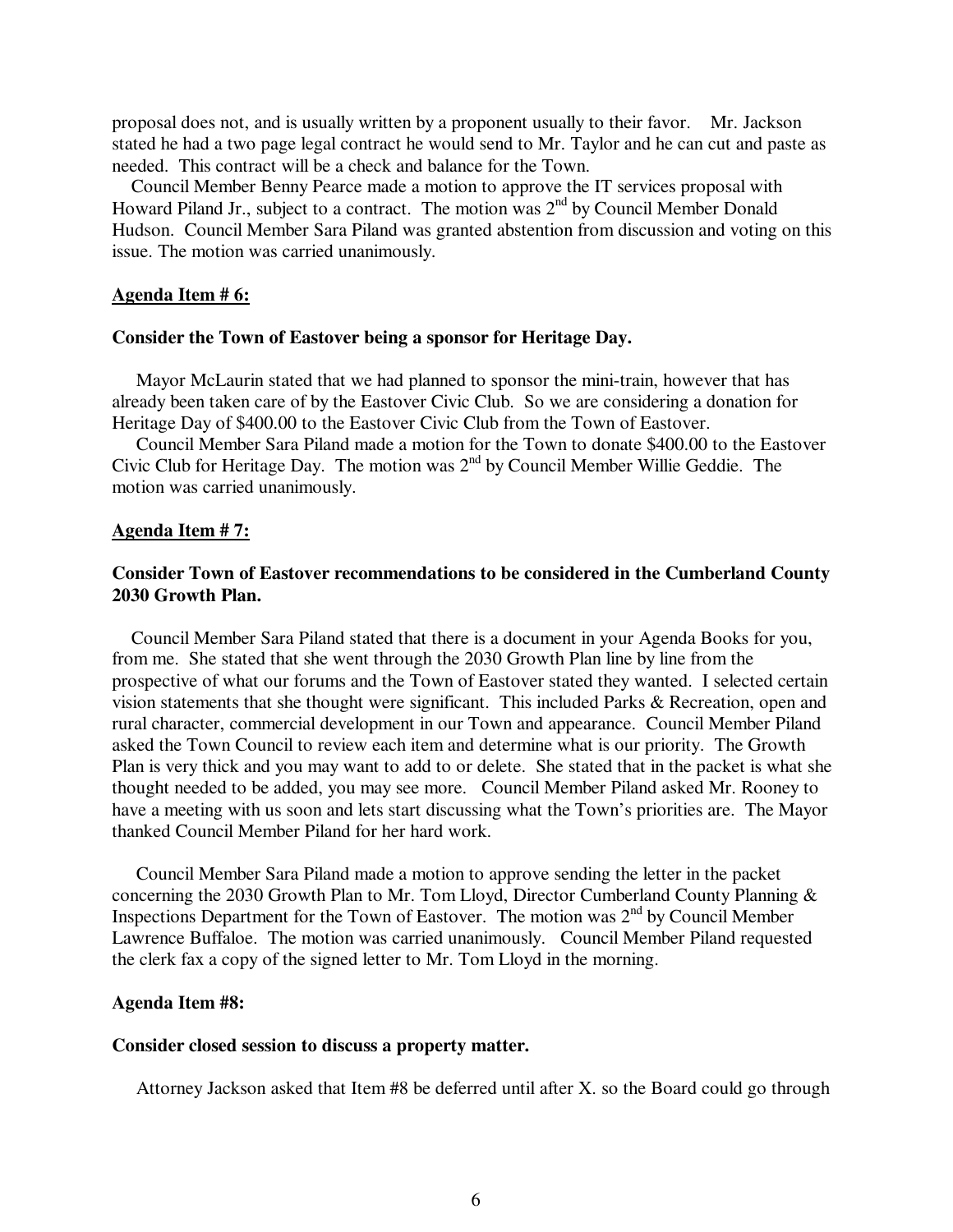all its business, and people can leave at that time.

 Council Member Sara Piland made a motion to move Item #8 to the end of the Town Council Meeting. The motion was 2<sup>nd</sup> by Council Member Donald Hudson. The motion was carried unanimously.

## **VIII. Town Managers Update:**

 1. Mr. Taylor stated he had spoken with Mr. Vencill from Progress Energy, on March 17, 2009 concerning the proposed street lighting for Eastover. The street lighting will be on alternate sides of the street from Murphy to Beard Roads. The engineers and the DOT in Raleigh are currently developing this project. He stated this would possibly take a full year to get accomplished.

2. Mr. Taylor stated that Time Warner Cable would install a Cable TV line in the Town Hall on March 9, 2009.

 3. Mr. Taylor stated that he and Mayor McLaurin had a meeting with USDA on February 17, 2009, to discuss grants and loans. Mr. Taylor stated that USDA said the Town was eligible for possibly a 15% grant, and a 100% loan for a building. He stated that the Town qualifies for a 100% low interest loan. This is only, if we find the property needed and get a building started.

 4. Mr. Taylor stated that has almost completed the Finance Policy, but would like to discuss one-on-one with Council Member Cheryl Hudson before he presents it to the Town Council.

5. Mr. Taylor stated that he is about ½ complete on the Personnel Policy.

 6. Mr. Taylor stated that he is preparing a Travel Policy. We have not had any travel to date, but may possibly have some in the future.

 7. Mr. Taylor stated that there are conferences coming up that some may want to attend. The first one is March 10, 2009 in Aberdeen, NC concerning Insurance. He stated he is planning to attend, and if any else wants to attend to let him know and he will get you registered. The second conference is sponsored by the NCLM and will be held on March 16 and April 27, 2009 in Union County. This conference is concerning "Putting Trees to Work" and will be discussing tree ordinances.

 8. Mr. Taylor advised the Town Council about the Cumberland County tax revaluation increase on property. He stated that if residents call and ask about the increase, and they do not agree with the revaluation, they should go through the appeal process with Cumberland County. He stated there is a form that comes with the revaluation if a person wants to appeal. Mr. Taylor stated that Eastover would experience from 30 to 62% increase.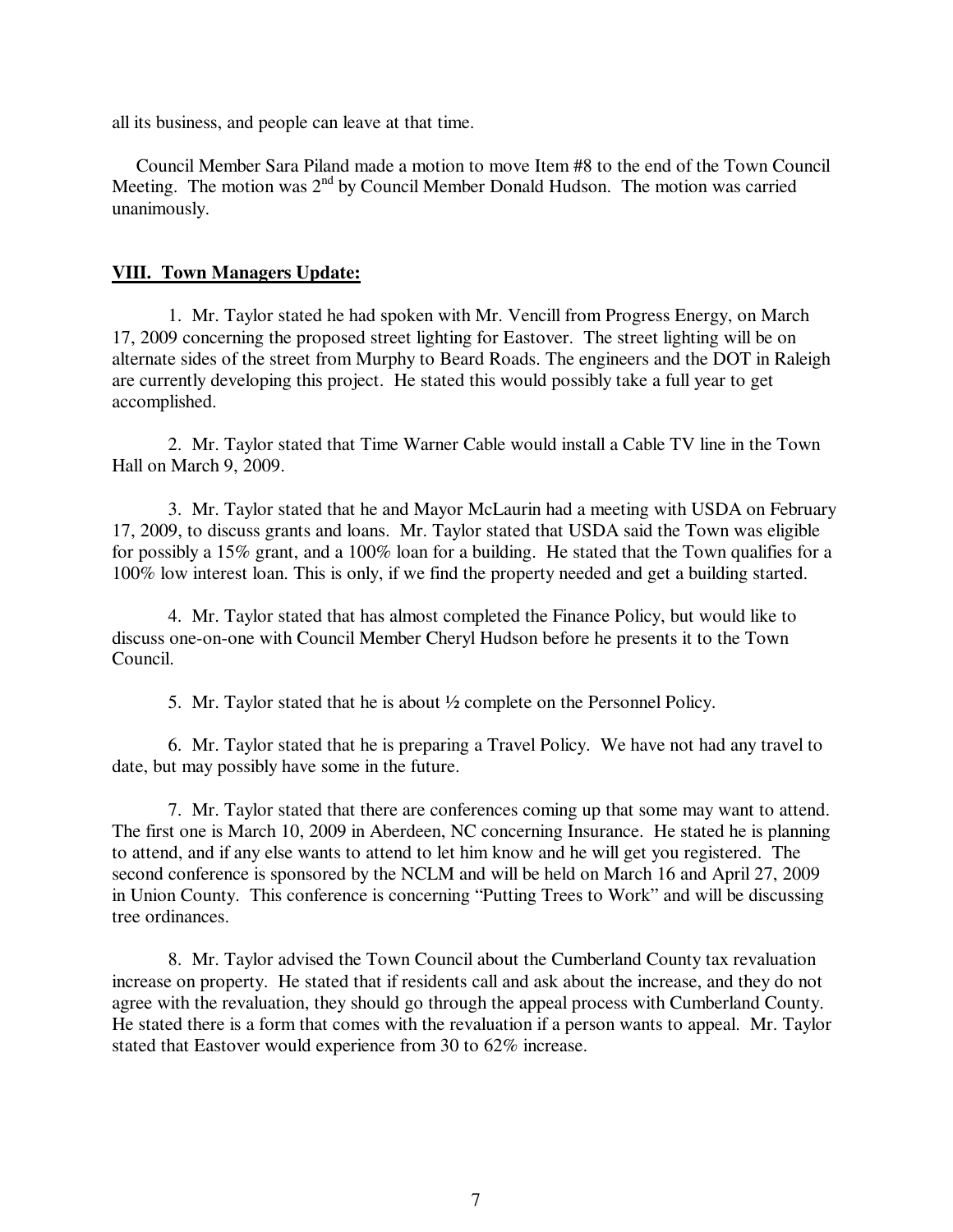9. Mr. Taylor stated that we had received a letter from the State Treasure's Office concerning the Town's audit that was just completed. The letter was complementary and, also requested that we increase our Fund Balance in accordance with other Towns our size. He stated our Fund Balance should be \$750,000. We need to save \$200,000 per year for four years to accomplish this amount. Mr. Taylor stated that this would be stated in the response letter to the State Treasury. He said all in all we had a good audit and we will response to the two items identified by the Treasury Department.

## **IX. Mayor's Comments:**

 1. Mayor McLaurin stated that the Town had received a letter from Senator Tony Rand and from Department of Transportation, Secretary Eugene Conti concerning the Middle Road Bridge. It seems that the bridge is beyond repair and must be replaced. Secretary Conti stated that work will begin in the spring and completed in the summer to replace the bridge. The bridge will be made taller than the original bridge to prevent it from being struck again.

 2. Mayor McLaurin stated that March 2-8, 2009 is "Multiple Sclerosis Awareness Week" in the Town of Eastover. Council Member Lawrence Buffaloe read the "Proclamation" to the Town Council. Council Member Sara Piland stated that there is a walk for Multiple Sclerosis scheduled for April 4, 2009 in the City of Fayetteville, and it would be great to have Eastover have a team to walk in this event. Council Member Willie Geddie stated that he thinks the Kiwanis Club is sponsoring this walk, and he feels we should support this cause. Council Member Geddie stated that he has been asked to speak at this event. He stated that he is not sure of the time, but would get some particulars and let us know.

 3. Mayor McLaurin stated that the Cumberland County Joint Appearance Commission has awarded the "Marquis de Lafayette 2008 Appearance Award" to the Eastover Professional Plaza. Mr. Chuck Furr is the developer, and restored this most historic building, the old Eastover School House. A ceremony will be held on March 5, 2009 at the Belmont Village House located at 1104 Hay Street, Fayetteville, NC. Mayor McLaurin will present the award to Mr. Chuck Furr, Developer. The Cumberland County Joint Appearance Committee, with Eastover winning one of the five, awarded five awards.

## **X. Consider "Closed Session" to discuss a property matter.**

 Council Member Sara Piland made a motion to **Open the "Closed Session"** to discuss a property matter. The motion was  $2<sup>nd</sup>$  by Council Member Benny Pearce. The motion was approved unanimously.

## **CLOSED SESSION**

 Council Member Sara Piland made a motion to **Close the "Closed Session"** and return to the regular meeting. The motion was 2<sup>nd</sup> by Council Member Lawrence Buffaloe. The motion was